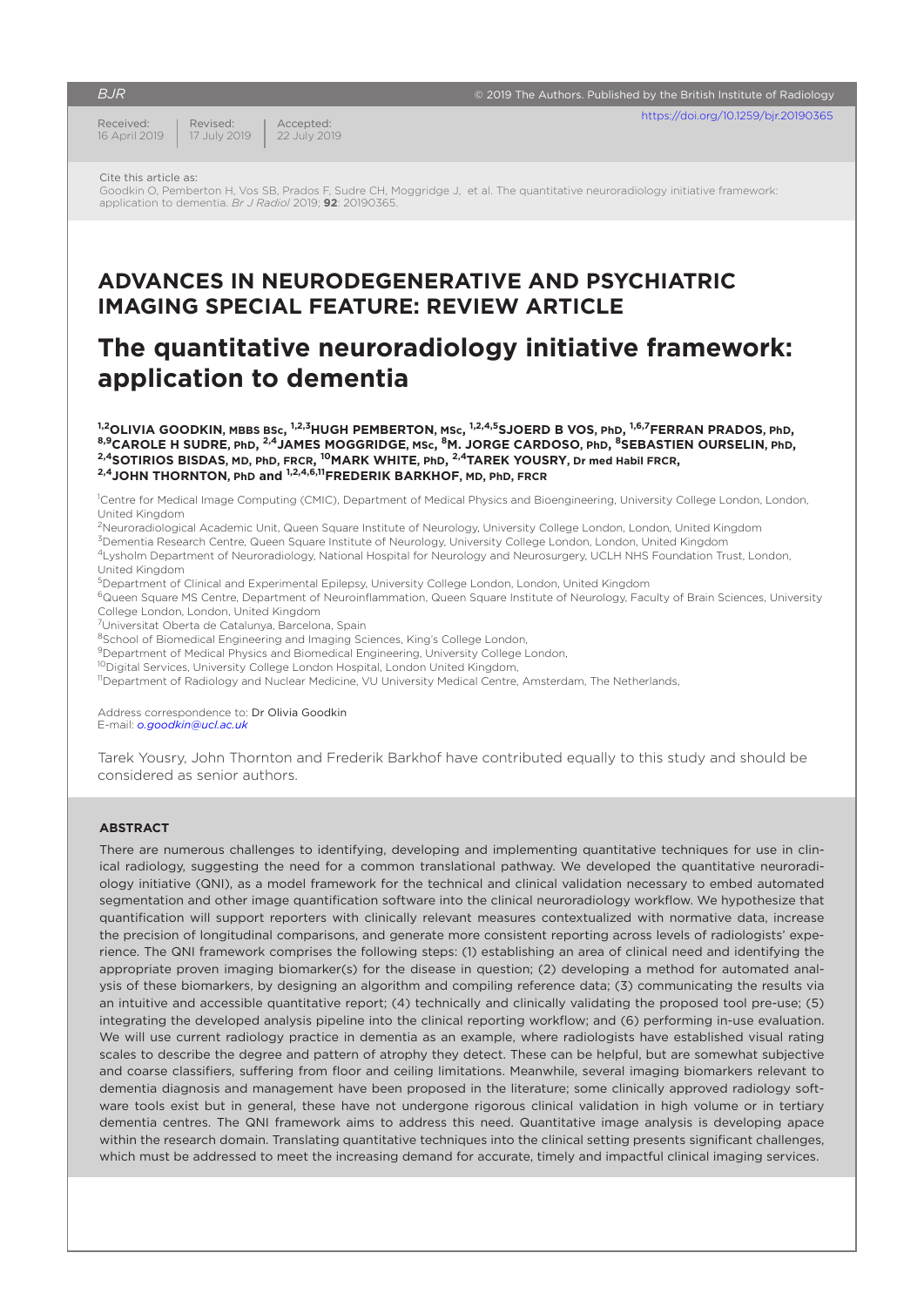## **THE QUANTITATIVE NEURORADIOLOGY INITIATIVE FRAMEWORK**

Current clinical radiology practice provides an assessment or interpretation of usually qualitatively described facts. These facts are often difficult to accurately define, thereby increasing the potential variability of their interpretation. Establishing agreed facts within a robust reference framework would address this problem and consequentially reduce disagreement in reporting. Quantitative imaging biomarkers (QIBs), defined as objectively measured characteristics derived from *in vivo* images as indicators of normal biological processes, pathogenic processes, or response to a therapeutic intervention,<sup>1</sup> offer considerable potential in this context. QIBs are generally first developed in the context of group-level research studies which may fail to translate to individual patient inference. Research software tools may lack the level of quality management and clinical validation required for routine radiology practice and may not be readily deployed within hospital information systems. We therefore propose a translational pipeline for the clinical adoption of neuroradiological QIBs in the context of the UK health service, taking current neuroradiology practice in dementia as an example. We will review the evidence supporting the potential benefit of quantitative neuroradiology in the diagnosis and management of dementia and present our approach to overcoming practical barriers to clinical adoption.

Quantitative neuroradiology aims to automatically derive from clinical neuroimages robust, objective and validated measures related to disease state, recording these in the form of a visually accessible report to be presented within the routine workflow of the reporting neuroradiologist. We hypothesize that this facility will increase diagnostic confidence by providing objective comparison with normative population data and eliminating inter-rater variation for certain assessments, enabling earlier unequivocal detection of pathological changes, as well as reducing reporting times.

The aims of this approach include increased measurement reproducibility *vs* visual assessment, reduction of intra- and inter-rater variability, increased confidence in achieving a correct diag-nosis,<sup>[2](#page-7-1)</sup> increased workflow and patient management efficiency, and detection of features and changes with sensitivity and reproducibility not attainable by qualitative observations. It is also possible in principle to provide estimates of measurement uncertainty, providing enhanced assessment of the QIB reliability.

We have developed the quantitative neuroradiology initiative (QNI) framework to expedite the implementation and adoption of automated image quantification into clinical neuroradiology practice. Our focus is on the design and delivery of clinically relevant, user-friendly, quality-assured reports of regional and global brain characteristics at the individual patient level that are fully integrated into the clinical workflow. We envisage that this will support neuroradiologists with clinically useful measures in the context of normative data, increase sensitivity for detecting longitudinal change, and generate more consistent and confident reporting across levels of radiologists' experience.

We propose the following steps as essential for eventual adoption into routine practice of specific quantitative neuroradiological tools: (1) establishing an area of clinical need and identifying the appropriate proven imaging biomarker(s) for the disease in question; (2) developing a method for automated analysis of these biomarkers, by designing an algorithm and compiling reference data; (3) communicating the results via an intuitive and accessible quantitative report; (4) technically and clinically validating the proposed tool pre-use; (5) integrating the developed analysis pipeline into the clinical reporting workflow; and (6) performing in-use evaluation. These steps are now described in further detail.

The first two steps consist of identifying an area of clinical need, and its corresponding imaging biomarkers, and an effective quantification algorithm and reference data. This involves demonstrating the basis for accepting the identified imaging parameter as a correlate of a pathological process of interest and considering the potential contribution it could make to patient management. The success of a quantitative tool relies on the use of disease-specific algorithm training datasets and disease-specific normative data to contextualize the individual patient's findings. Each disease or biomarker of interest may require a different normative dataset to accurately contextualise the individual results. A source of high-volume, age-matched, generalizable normative data is needed to allow referenced comparison of the subject's biomarker measurements to a range of normal values. Generalizability can be limited by a multitude of factors, including scanner and scanning parameter differences, patient gender and brain volume, and overlap with normal ageing.

The third phase relates to production of a quantitative report. Data should be presented in a clinically and visually meaningful way, providing the radiologist with clinically useful information that can be integrated into the radiology report. This may facilitate the move towards standardized, structured reporting to minimize variability between reporters.

The fourth phase is technical and clinical validation prior to the pipeline being introduced into clinical use. Technical validation at this stage includes consideration of image acquisition quality with attention to reproducibility, error and artefact which may affect the algorithm's performance. Pre-use clinical validation must also be obtained. We propose that this should consist of a proof of concept *"credibility"* study and a clinical impact *"accuracy*" study, which we will expand on in more detail under the wider clinical validation process.

The fifth stage in the proposed framework is pipeline integration into the clinical workflow. Smooth integration will increase acceptance of the technique by radiologists and referring physicians. Some basic requirements for this are compatibility with the data format and transfer, *i.e*. the Digital Imaging and Communications in Medicine (DICOM) standard, and integration into the hospital Picture Archiving and Communication Systems (PACS). Automated outputs, ideally, should be viewed within the same workstation environment as an additional DICOM series alongside the source images, allowing for rapid and efficient integration of the information into the radiologist's workflow.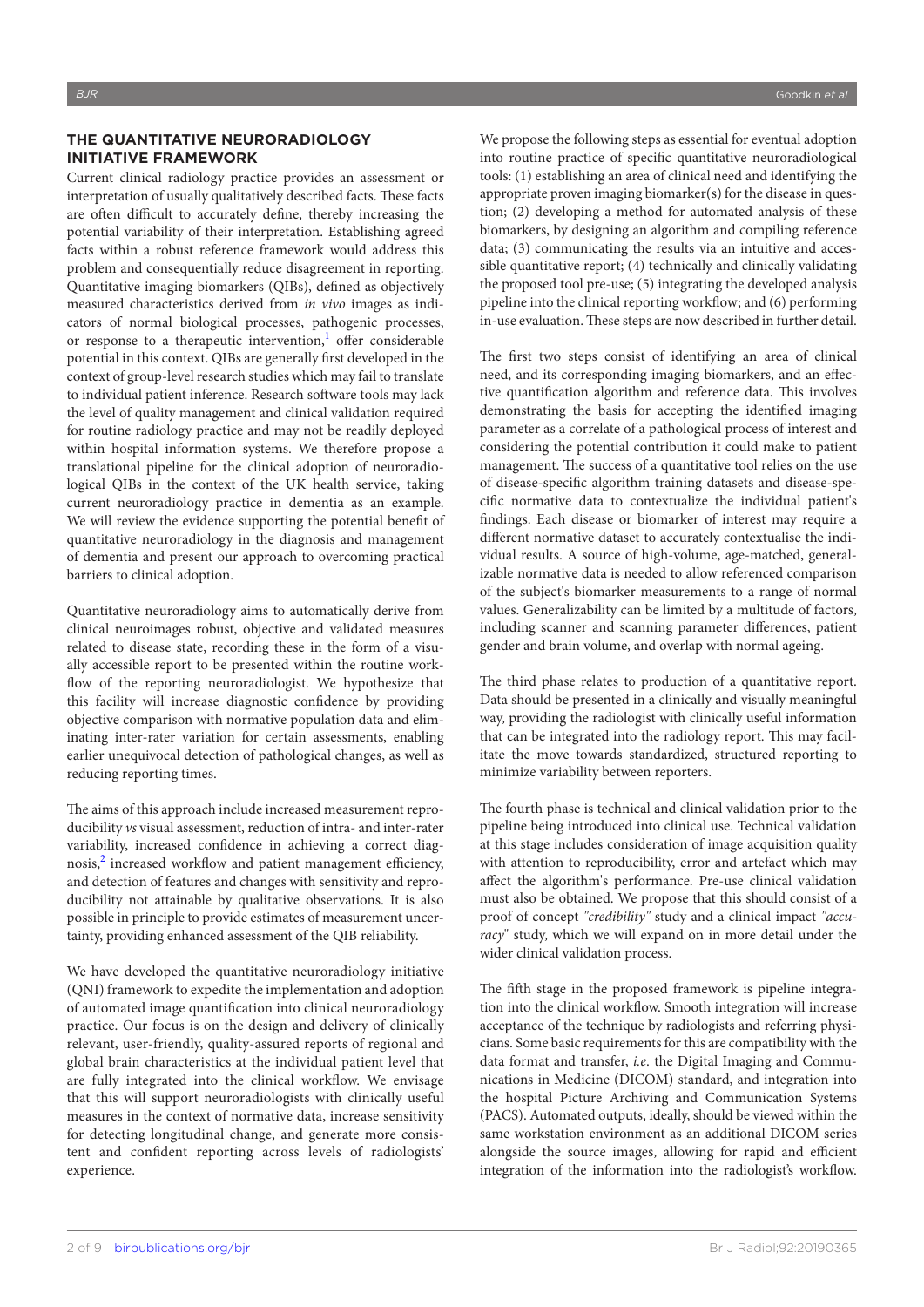<span id="page-2-0"></span>Box 1. Summary of the medical device regulatory framework applicable to software medical devices in the European Union.<sup>3,4</sup>

The European Union Medical Device regulatory framework:

- A medical device is defined by the European Union (EU) Medical Device Regulations (MDR) as any instrument or tool, including software, for use in humans for purposes including disease prevention, diagnosis, monitoring and therapy, among others (38)
- The MDR requirements are therefore mandatory for the manufacture and clinical use of quantitative image analysis software

'In-house' versus commercial development and deployment:

- The full standards of regulation need not pertain if the tool has been developed and deployed 'in-house' by a single institution and is not being put on the market, provided that development and manufacture have been carried out within an appropriate QMS, with notification given, in the UK, to the Medicines and Healthcare products Regulatory Agency (MHRA)
- Justification needs to be given for development of the device and surveillance put in place to gather experience of its clinical use If the quantitative imaging biomarker tool is to be in the future widely disseminated for adoption across centres, then medical device regulation conformance and CE marking will be required

Software intended to provide information to facilitate decisions with diagnostic or therapeutic purposes, such as quantitative neuroradiology biomarkers, is classified as a class IIa medical device under the MDR regulations. To achieve the standards required for CE marking, developers should ensure that these tools:

- are developed within a certified quality management system (QMS) appropriate for the development of Medical Devices (namely ISO 13485:2016)
- meet the general essential requirements relevant to the device as described in the MDR (including specification of the experience, education and training of the intended users, the steps taken to minimise of risk, and evidence of clinical efficacy and safety, the latter to include a systematic clinical evaluation)
- have the required technical documentation as specified by the MDR
- have conformance assessed by a notified body

Information governance is a key QMS component. In particular, all devices, whether commercial or institutional, must meet information security requirements and adhere to the General Data Protection Regulations (GDPR).

disciplined information management is paramount in the context of an automated image analysis platform which may handle large volumes of patient identifiable data

Software must be developed under a quality management framework for medical devices, along with consideration to patient data protection and other institutional information governance requirements. Key features of the regulatory framework applicable in Europe are summarised in [Box 1](#page-2-0).

The National Institutes of Standards and Technology (NIST, <https://www.nist.gov/>), when considering the role of QIBs in clinical practice, raised the concern that a robust QIB must be immune to variability of clinical interpretation as well as physical measurement variability across imaging platforms.<sup>[5](#page-7-2)</sup> There are several common challenges to the practical adoption of QIBS, and in particular methods for automated brain volume quantification, in the clinical setting, including but not limited to those outlined in [Table 1.](#page-3-0)

Issues regarding technical variation and barriers to generalisability are being tackled in part by the international study Alzheimer's disease neuroimaging initiative (ADNI), which has collected a large dataset from multiple institutions and at several time points, as part of the ADNI research into AD pathophysiology and biomarker development. This ambitious project has made progress in the standardisation of MRI scanning protocols in the research context. Their data are publicly accessible,

providing a rich source of normative data ([http://adni.loni.usc.](http://adni.loni.usc.edu/) [edu/](http://adni.loni.usc.edu/)). Whilst adoption of uniform imaging protocols across clinical centres is not currently seen as attainable, due to service-predicated differences, and differing scanner platforms, many centres across Europe have now adopted a consistent three-dimensional  $T_1$  weighted volume sequence within their dementia imaging protocol<sup>6</sup> reflecting increasing interest in acquisition homogeneity within a healthcare provider across clinical timepoints. If there is adequate imaging protocol uniformity within a clinical service, an added software tool should perform reliably within that setting. This reliability should be established on a site-by-site basis, as addressed by step six of our framework.

The final stage of the six-step QNI framework specifies an in-use evaluation of the pipeline with respect to the key areas of *patient management* and *socioeconomic impact*, which we will also expand on below. Validation of automated MRI techniques has tended to occur in the research setting largely referenced to the results of other available methods, using well-curated data sets. Studies exploring the validation of these techniques in clinical practice are still sparse and adopt disparate methods. Clinical validation involves both testing the technical performance of the algorithm with clinical quality data, possibly generated using disparate scanner platforms and protocols and, importantly, capturing the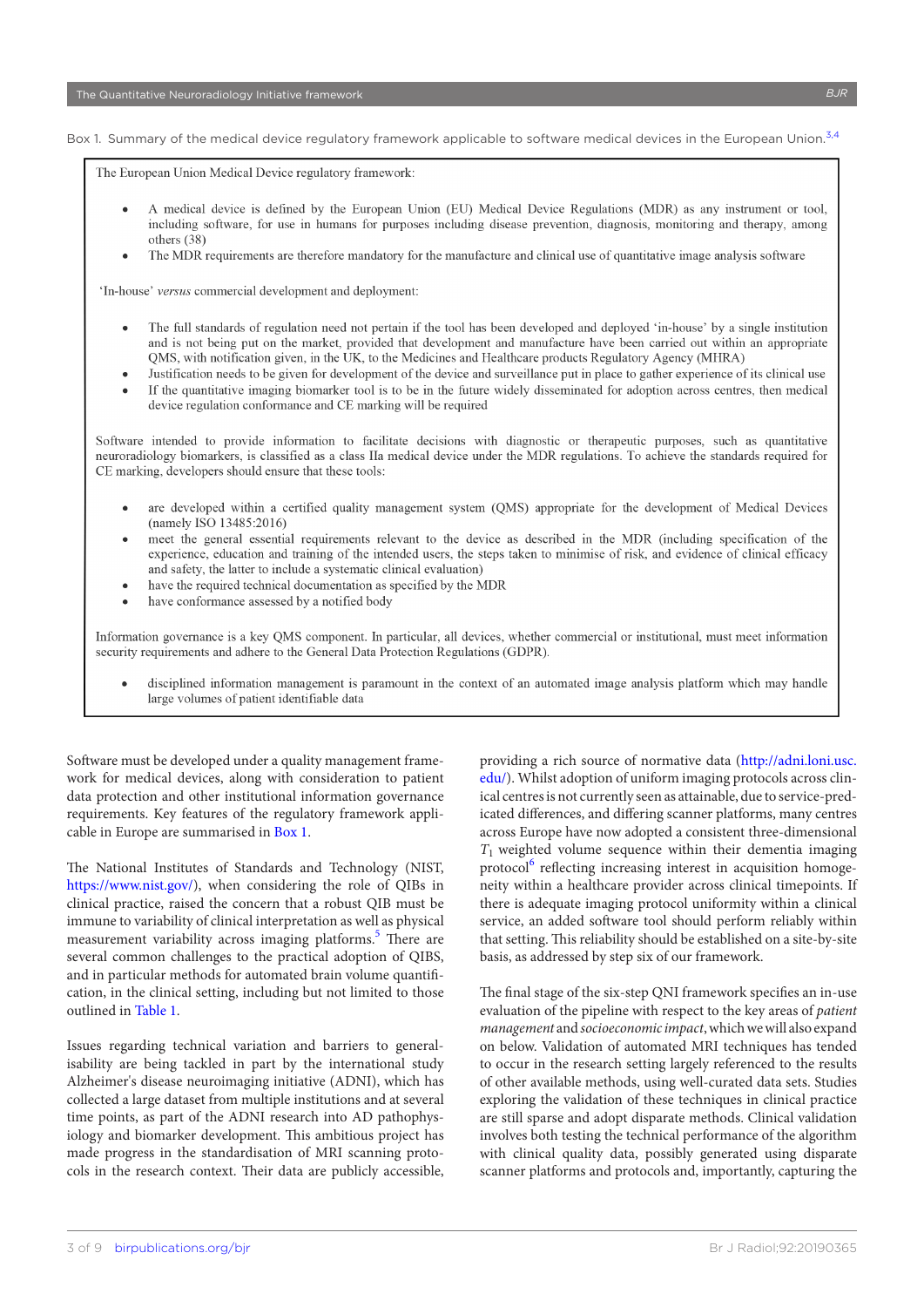<span id="page-3-0"></span>

|  |  |  | Table 1. Common technical challenges for QIB deployment in the clinical setting |  |  |  |  |  |  |
|--|--|--|---------------------------------------------------------------------------------|--|--|--|--|--|--|
|--|--|--|---------------------------------------------------------------------------------|--|--|--|--|--|--|

| Suboptimal acquisition<br>protocols in the clinical<br>setting | Routine clinical MRI protocols may be less sophisticated than those specified for research studies, e.g. in many centres<br>clinical $T_1$ weighted scans may be performed with two-dimensional acquisitions. Isotropic 3D data, which is more suitable<br>for quantitative analysis, may not be available in routine clinical practice. Inconsistencies in scanning parameters can also<br>cause significant variation in tissue contrast, making, for instance, automated GM/WM delineation for a subregion of<br>interest challenging.                                                                                                               |  |  |  |
|----------------------------------------------------------------|---------------------------------------------------------------------------------------------------------------------------------------------------------------------------------------------------------------------------------------------------------------------------------------------------------------------------------------------------------------------------------------------------------------------------------------------------------------------------------------------------------------------------------------------------------------------------------------------------------------------------------------------------------|--|--|--|
| Interscanner variability                                       | Image geometric accuracy varies between scanners and vendors, resulting in varying spatial distortions which, if<br>uncorrected, may impact upon regional tissue-volume estimates. Quantification accuracy is predicated on high<br>reproducibility between MRI instruments; this however is not generally a primary design concern in clinical systems,<br>since this rarely affects routine clinical practice based on radiologists' qualitative visual evaluation.                                                                                                                                                                                   |  |  |  |
| Image artefacts                                                | Robust screening of incoming data to detect artefacts, such as those arising from patient motion and other errors must<br>be established, as these may impede the automated algorithm in performing accurate quantification. Adaptive correction<br>schemes prior to analysis, such as bias field or motion artefact correction, may minimize the number of data sets failing to<br>yield reliable volume estimates for a given measurement strategy. Many software packages are automated, meaning they<br>will produce a numerical result whatever the input data and often do not allow intermediate (e.g. segmentation) steps to<br>be scrutinized. |  |  |  |
| Need for full automation                                       | To move away from time-consuming manual or semi-automated techniques requiring frequent intervention and<br>monitoring, often by highly expert practitioners, methods for clinical application must be <i>fully</i> automated. This also<br>protects the process from inter operator variability. Such automated techniques must be generalizable across the range of<br>MRI services in the health system, including both scanner type and acquisition protocol variations.                                                                                                                                                                            |  |  |  |

3D, three-dimensional.

outcomes and experience of the radiologist end-users. The latter is necessary to demonstrate that the tool is beneficial in terms of one or more of efficiency; accuracy; inter- and intrareader agreement and diagnostic confidence.<sup>7,8</sup> Importantly, interpretation of QIB reports alongside laboratory biomarkers and clinical examination in the MDT setting would establish the added value of this quantitative information in reaching a diagnosis or monitoring and prognostication. This would also allow assessment of the views of neuroradiologists and MDT members on the usability of the quantitative information in clinical practice, and identify and address potential practical barriers hampering the adoption of the biomarker pipeline. Generalized deployment across centres will require further work towards achieving standardized imaging protocols, or adaptation to the analysis methods to account for protocol variation. Eventually a systemwide assessment of the impact of methods integrated via the QNI framework on radiologists, referring physicians, patients, and the hospital will be needed. This ultimate clinical and healthcare economic validation will likely require long-term multi centre assessment.

Within our proposed framework, clinical validation (steps 4 and 6) has thus far received the least attention in QIB development, but it remains a crucial step for adoption into clinical radiological practice. Since attention given to technical development and establishing reference data far outweighs that given to clinical validation and integration into hospital IT environment, we will now discuss in more detail our proposals for these important challenges. In steps 4 and 6 of our QNI framework we suggest four stages of clinical validation: *credibility, accuracy, patient management*, *and socioeconomic impact*, which we will expand below.

Clinical validation pathway (QNI framework steps 4 and 6)

(a) *Credibility*: validation of the proof of concept or biological validation in real-world data should be conducted. This could involve a pilot study in which the chosen quantitative

biomarker tool is applied to clinical MRI scans of known cases of the disease of interest and quality checked. This would be followed by technical validation, checks on image acquisition, post-processing, analysis and report generation. At this stage, a limited clinical validation should be performed by experienced blinded expert radiologists who have not seen the cases, and who should rate them first according to their routine practice, blinded to the QIB report and again taking the report into account. Classical evaluation would be compared to the produced report and their consistency evaluated.

(b) *Accuracy*: once the credibility of the automated technique has been established, its impact on the clinical reporting process should be examined. The setting for this evaluation should reproduce the radiologist's normal reporting environment as closely as possible, with the automated report displayed alongside the imaging series. Assessment of radiologists' accuracy, confidence, and reporting efficiency may all be measured, both with and without the quantitative report being present. The images should be presented in a random unpredictable order and should include a spectrum of preselected clinical cases, from clearly pathological to more subtle changes, as well as normal-appearing control scans—where available. The pathology of each case should be established to the best available gold-standard, depending on the condition in question (*e.g.* cerebrospinal fluid (CSF) analysis and neuropsychiatric profile in the case of Alzheimer's disease, AD, and frontotemporal dementia, FTD). Including a range of severity in the case mix is valuable in discerning whether the added quantitative information is most impactful where the pathology is subtle or unclear, where for instance finegrained analysis may perform better than coarse visual rating scales. In the evaluation it may also be useful to include radiologists with a range of expertise, representing the wide range of training and experience levels present in a working radiology department. It is then possible to establish whether the quantitative report increased inter-rater agreement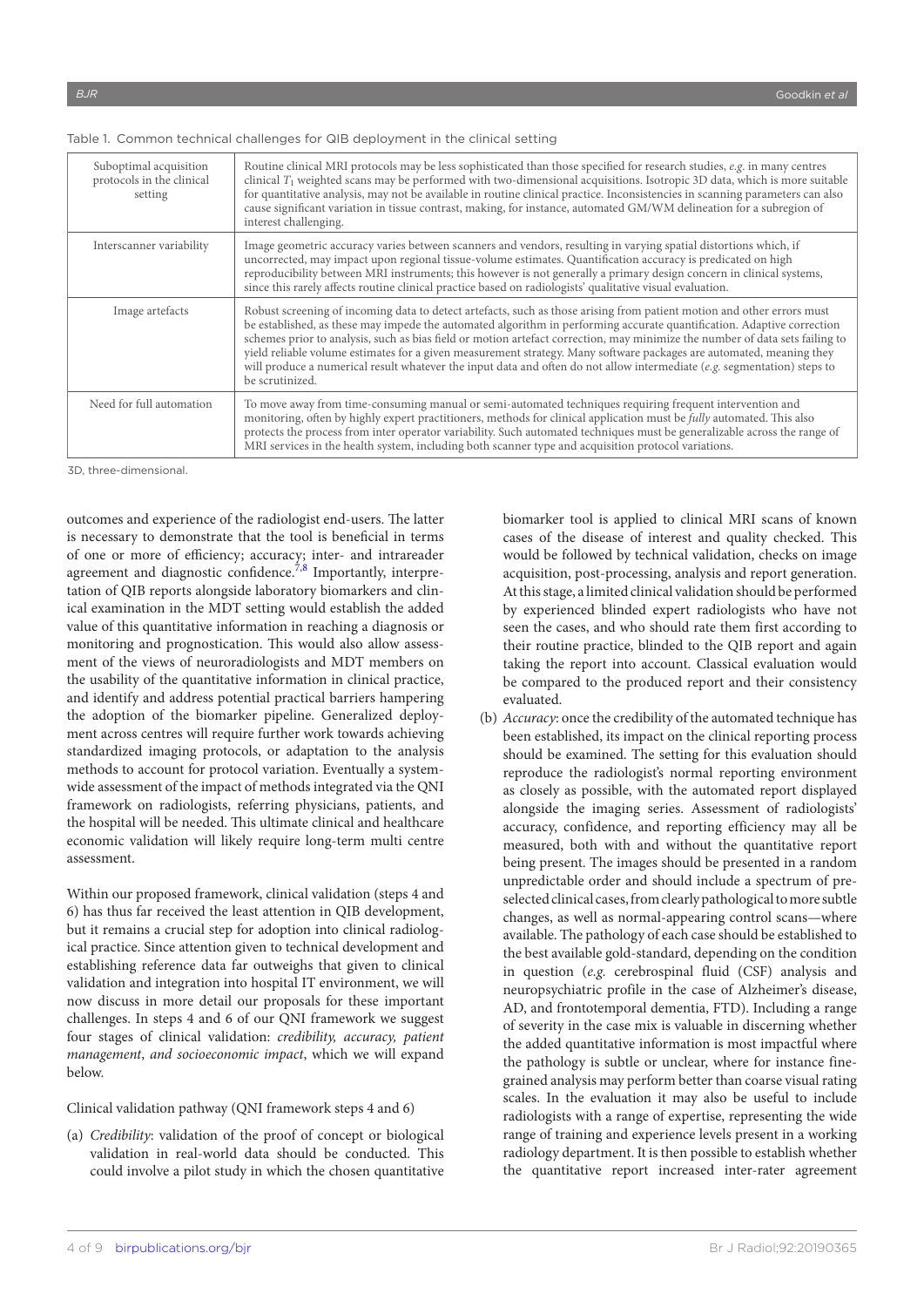between these groups, in addition to increased accuracy when compared with the gold-standard. Additionally, it may be of secondary interest to include a group of non-clinical image analysts in the assessment, *e.g.* if the tool is being considered for education and training.

- (c) *Patient management*: based on the experience gathered from the accuracy study, the quantitative tool should be integrated within the hospital's radiology department and the tool rolled out to specific reporting radiologists. Whether this full integration can be achieved or not will depend on the tool design details achieving compliance with the relevant medical device regulations. This is also an important stage for assessing how easily the tool can be integrated into the reporting workflow, and regular structured feedback from the users should be documented. To determine the impact on patient management, a prospective assessment of patients' clinical pathways, including speed of diagnosis, need for repeat investigations, and therapeutic decisions if available, can be compared with cases for which quantitative analysis was not available.
- (d) *Socio-economic impact*: definitive socioeconomic validation requires a larger scale, multicentre study investigating resource utilisation, productivity, clinical and population perception, and economic impact over time. This phase of clinical validation is especially challenging due to the *a priori* requirement to invest in these tools and their supporting infrastructure before an economic impact can be demonstrated. Ultimately,, this is the type of business intelligence required to convince purchasers (hospitals and insurance companies) to bear the costs of the additional software tools and processing hardware.

## **QNI framework applied to dementia imaging**

Dementia is a class of conditions which cause an irreversible progressive decline in cognitive function, affecting an increasing number of people worldwide and presenting a significant challenge for health and social care. It is estimated that dementia will affect more than 115 million people worldwide by  $2050$ . Conditions causing dementia are varied, and imaging can help to identify the differences between the commonest: AD (50–75% of cases), vascular dementia,  $(20\%)$ , and FTD  $(5\%)$ .<sup>[10](#page-7-7)</sup> AD is characterized by histopathological findings of neurofibrillary tangles and amyloid plaques that cause synaptic and axonal loss and subsequent atrophy in a progressive regional pattern.<sup>11</sup> This pattern of atrophy is seen on structural imaging in several recog-nized patterns or subtypes.<sup>[12,13](#page-7-9)</sup>

We will now use dementia as an exemplar application to discuss the development of QIBs for clinical neuroradiology, referring directly to each step of our QNI framework.

QNI dementia framework, Steps 1 to 6

#### Step 1: establishing a clinical need

Structural MRI is the mainstay of conventional neuroradiology in current dementia practice.<sup>[14](#page-7-10)</sup> It meets clinical needs in the diagnostic setting to exclude alternative pathologies, and to attempt to differentiate between the dementia pathologies by establishing a specific pattern of atrophy.<sup>[15](#page-7-11)</sup>

Validated and clinically adopted dementia QIBs could facilitate diagnosis in the early or even prodromal disease phases; provide objective measures of difference from the normal ageing spectrum; exclude differential diagnoses; and support powerful preclinical drug trials.[16,17](#page-7-12) There is also a potential role for QIBs as prognostic measures, since the relationship between progressive biomarker change and clinical disease trajectory can be investigated.<sup>[18](#page-7-13)</sup>

Classical AD is typified by early medial temporal lobe atrophy (MTA), followed by lateral temporal, medial and lateral parietal, and frontal involvement, with relative sparing of the occipital lobe and sensory-motor cortex. This pattern on MRI is discriminating, as it is not commonly seen in normal ageing, and antemortem MRI findings in AD patients correlate with pathological severity post-mortem.<sup>19</sup>

Mild cognitive impairment (MCI) is identified as a prodromal stage of AD, with a 10–15%annual conversion rate to AD, especially within the subset with an amnestic presentation. $20$  Longitudinal MRI has demonstrated that MCI subjects initially have focal, limited areas of cerebral atrophy, mainly in the medial temporal lobes, and this increases in increments to the established AD pattern. $21$  Recent dementia research has prioritised the identification of potential clinical and imaging biomarkers early in the disease course, as it has been shown that AD signs and symptoms can emerge years if not decades before a clear pathological imaging pattern is established.<sup>[12](#page-7-9)</sup> Quantification of atrophy rates, brain volume and morphometry have been useful in prediction of which MCI subjects will progress to AD, with differences from stable MCI subjects detectable well before clinical AD diagnosis.<sup>20,22,23</sup>

With imaging identified as a potentially powerful diagnostic tool, the introduction of objective methods for quantifying dementia-related changes on MRI, especially MTA assessment in AD, has become a priority for clinicians and researchers. Indeed, the National Institute of Neurological and Communicative Disorders and Stroke and the Alzheimer's Disease and Related Disorders Association, NINCDS-ADRDA, issued updated guidelines which incorporated structural MRI of the medial temporal lobe in the assessment of AD; however, no specific method for objec-tive measurement was defined.<sup>[24](#page-8-1)</sup>

#### Current practice: visual rating scores

Visual rating scores, with "cut-offs" defining degrees of abnormality, are a semi-quantitative means aimed to facilitate communication among practitioners. MTA grading was established by Scheltens et al. $^{25}$  $^{25}$  $^{25}$  using a discrete 5-point scale for the size of the hippocampal formation as well as the prominence of adjacent CSF spaces.

Visual rating scores are useful, rapid and accessible tools in clinical practice. Their limitations include insensitivity to subtle or early changes, ambiguity in distinguishing pathological change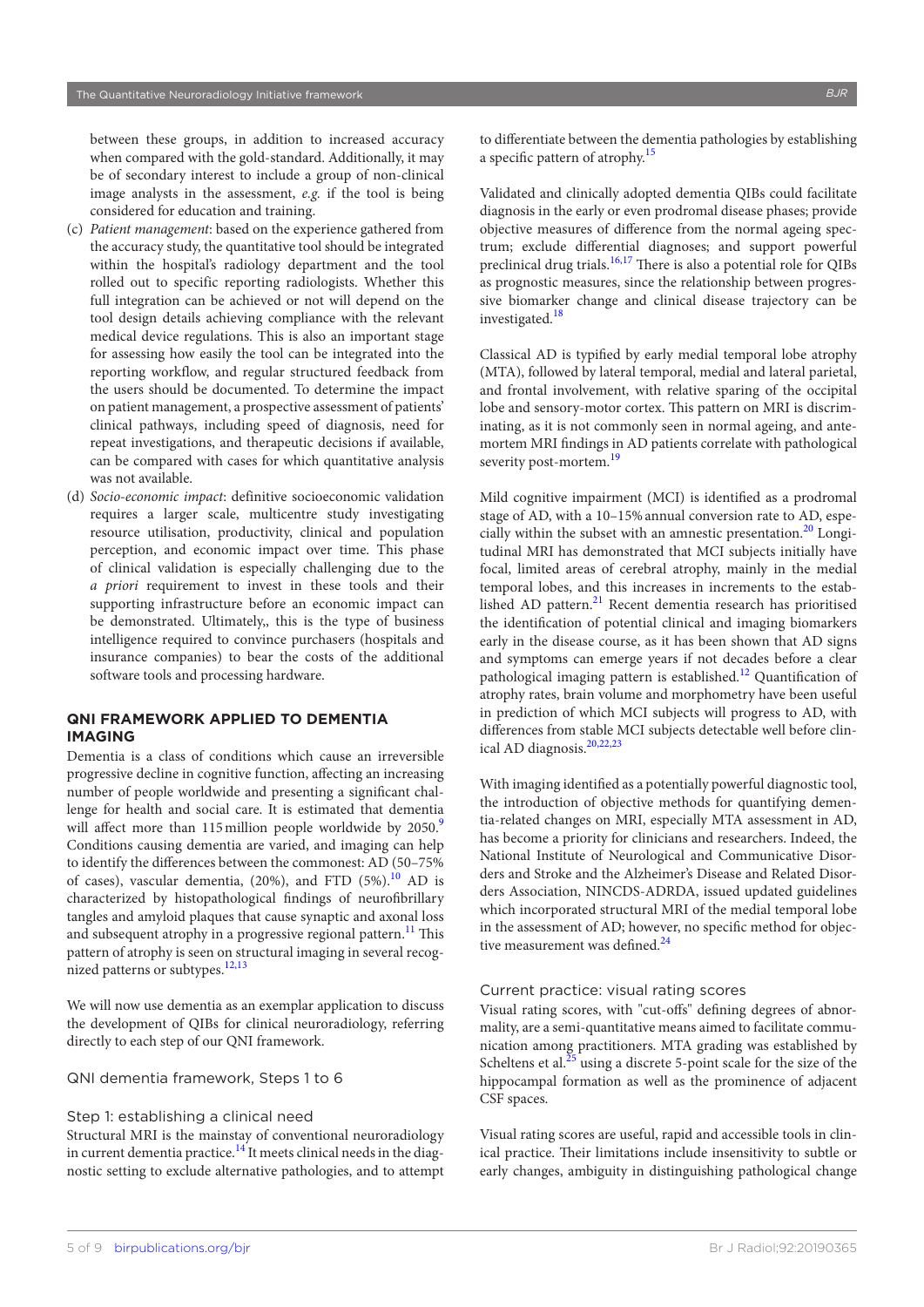<span id="page-5-0"></span>Figure 1. A normative data set of BPF has been generated from 468 normal control subjects aged 30–90 years. Mean and standard deviation BPF are shown with the solid and dotted blue lines. The subject's BPF (large red dot) is placed along the normative curve for easy comparison with normal control subjects. Examples shown are of (a) normal control; (b) a subject with FTD. BPF, brain parenchymal fraction; FTD, frontotemporal dementia.



from normal ageing, ceiling and/or flooring effects, and being only coarsely discriminating due to their discrete categorizations [26](#page-8-3) . They are used to varying degrees by radiologists across Europe, depending on levels of training and with unknown reproducibility both within and across imaging departments.<sup>[6](#page-7-3)</sup> Fully quantitative imaging biomarkers may largely address these issues providing practitioner-independent objectivity at least across a single radiology service.

## Step 2: developing a method for automated analysis

Many biomarkers show promise in early research phases but face bottlenecks when it comes to validation and clinical implementation. Frisoni et al proposed a 5-phase framework for development of specific QIBs for prodromal AD, adapted from a framework implemented in oncology screening.<sup>[27](#page-8-4)</sup> Despite being one of the most established imaging biomarkers in AD, MTA is still in the early stages of this 5-step pathway.<sup>[28](#page-8-5)</sup> Standardized validation procedures for automated segmentation algorithms based on a harmonized manual segmentation protocol is identified as an imminent priority, which will allow for meaningful assessment of algorithm reproducibility. Only then can their clinical validity and utility be evaluated in the memory clinic. The Frisoni framework integrates well with the QNI framework in that it focuses on QIB development

and clinical validation, which are key parts of the broader, end-to-end translational implementation pathway detailed by the QNI.

In the research context, numerous studies have compared cerebral atrophy between AD, MCI and healthy control groups using MRI-based regional volume measurement ("volumetric") approaches rather than visual rating scores. Measurement methods have included manual delineation of anatomical regions of interest, as well as automated or semi-automated volumetry, although with varying protocols for anatomical delineation for segmentation.<sup>[18](#page-7-13)</sup> More recent methods allow for the parcellation of brain components into grey matter (GM) white matter (WM) and CSF and for automated voxel level quantification.<sup>[29,30](#page-8-6)</sup> Methods for detecting and quantifying white matter vascular disease burden and mitigating the effects of severe WM damage on the success of the volume quantification algorithm, will be particularly important in the dementia and ageing populations.<sup>[31](#page-8-7)</sup>

Several commercial software solutions for clinically applied global and regional brain volume analysis are already available and in use, not only for dementia imaging but also for other neurological conditions such as stroke and multiple sclerosis. There is growing clinical interest in these tools. It is however important to recognise that regulatory marking (*e.g.* CE in the European Economic Area, or United States Food and Drug Administration) does not necessarily mean that a solution has been fully validated. Regulatory priorities are to demonstrate that the solution reliably produces reproducible results and is therefore no direct risk of harm to patients, so the process largely prioritises documentation and framework implementation for device deployment. Clinical import or efficacy, which are key parts of the QNI framework, are not the focus of regulatory approval and therefore in isolation CE marking may provide false reassurance regarding the appropriateness of introducing a product into clinical use.<sup>32,33</sup>

#### Step 3: communicating QIB results

Presenting the quantitative outputs of these tools in a clinically meaningful way is key to their translational success, and to this end we have developed our own solution, one of many possibilities, for graphical representations of brain volumetry for use in dementia reporting. We provide our own example of a data presentation option in [Figures 1 and 2](#page-5-0), which is currently under-going QNI framework validation. The graph in [Figure 1](#page-5-0) displays single-subject brain parenchymal fraction (BPF) values, visualized against an age-dependent normative dataset of 468 radiologically normal control subjects (age 30–90, median 69). BPF was derived for all using Geodesic Information Flows, GIF.<sup>[34](#page-8-9)</sup> The subject's BPF is superimposed along the normative curve for easy comparison with the predicted normative range for individuals of the same age. In [Figure 2,](#page-6-0) we provide an example of how individual subject's volumetric data can be represented in an easily accessible way by lobe and pre-defined anatomic sub region, in an adaptation of a "bullseye" graphical display previously published, $35 \text{ modified}$  to display lobar and sublobar regions as a percentile of the GM volume normative value in each labelled region ([Figure 2](#page-6-0)).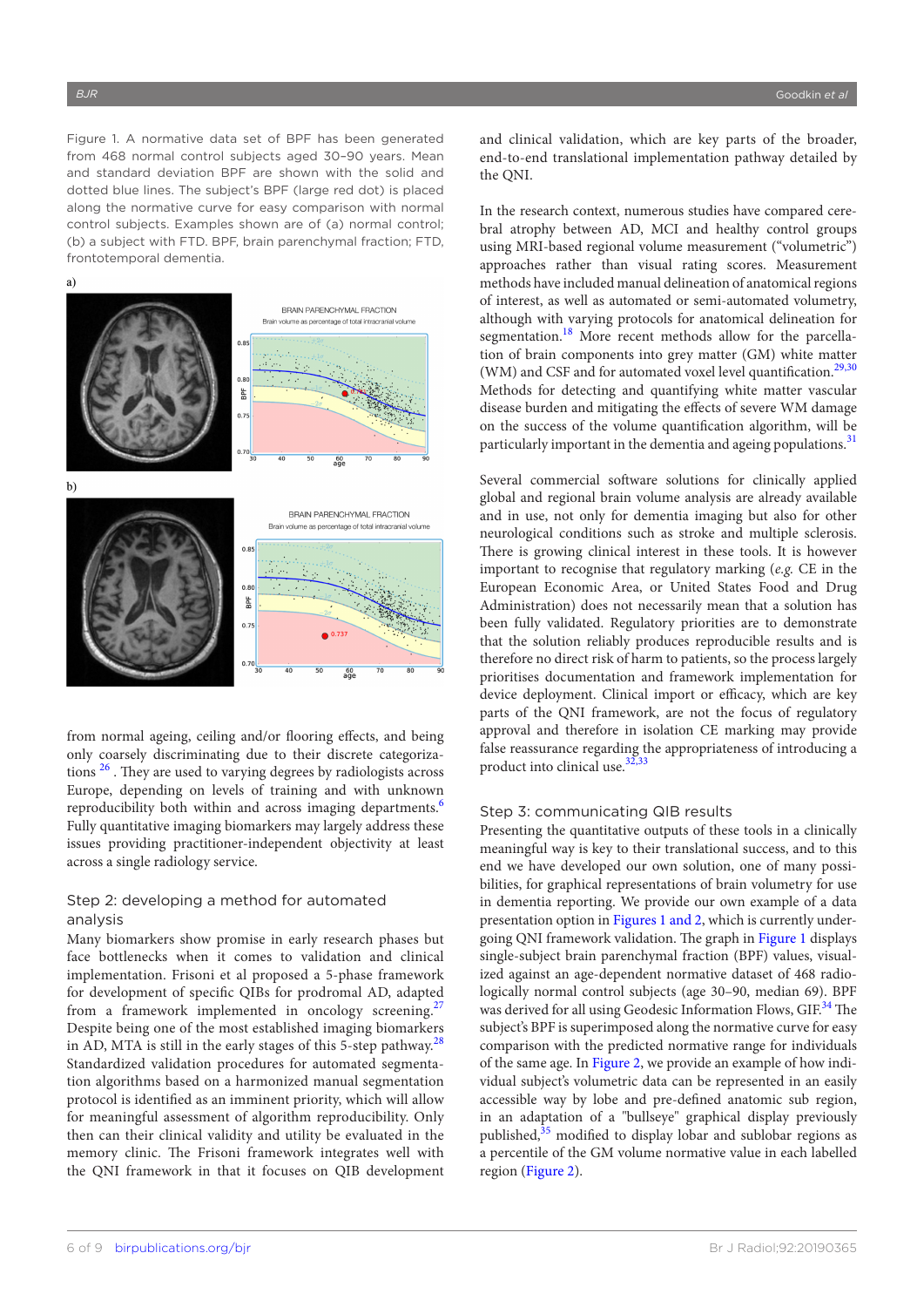<span id="page-6-0"></span>Figure 2. Patient-specific anatomical volumes and respective normative data can also be generated by brain region and presented as an easily interpreted and clinically useful graphic report. Examples from patients with (a) established bilateral medial temporal atrophy, (b) posterior cortical atrophy, and (c) healthy appearing brain.



#### Step 4: validation

The validation of brain segmentation methods is challenging, due to the absence in general of ground truth data: most validation studies have been based on cross-validation with the performance of alternative automated techniques, using data from the same source and with the same restrictions (*e.g.* singlesite and vendor, precise scanning parameters). For repurposing research-developed QIBs into robust neuroradiological tools, it is important to note that most QIB research has focussed on grouplevel discrimination, which does not necessarily mean that the technique under consideration will offer sufficient sensitivity to support single-subject classification inference.<sup>[36,37](#page-8-11)</sup> Another challenge is that much of the available data used for the development and validation of QIBs in controlled research studies may poorly represent relevant clinical populations by neglecting comorbid-ities, socioeconomic status and education,<sup>[38](#page-8-12)</sup> *i.e.* the real-world scenario of patients with neurological comorbidities and other structural brain abnormalities.

#### Step 5: workflow integration

A software platform including image data identification and routing functionality is required to support integration of the QIB analysis and report generation into the hospital electronic information systems, including the PACS. A means of identifying examination images series appropriate for analysis is required, in our case implanted using customized DICOM series labels. Careful consideration should be given to the problem of clinical case stratification, so that reports are generated and interpreted in the appropriate context of conventional imaging and clinical history, and unwarranted quantitative reports are not generated. Introduction of QIBs into clinical dementia reporting may require modifications to the referral process. DICOM image tags could be queried by the quantification module to ensure that the report is generated for the correct compliant (in our case three-dimensional  $T_1$  weighted volume) series. In our design, the quantitative report will appear as an additional series within PACS to preserve its place in the patient's record.

#### Step 6: in-use evaluation

This should initially occur at a departmental level, ideally with engagement overseen by a key senior neuroradiologist. Initial training and technical systematic evaluation should be followed by a small pilot evaluation involving experienced radiologists who are familiar with dementia imaging reporting. They should report as per their normal routine, and by comparison corroborate the consistency and reliability of the quantitative report. Feedback should be gathered on any discrepancy or technical difficulty encountered. Following this pilot, all reporting radiologists in the department would be expected to adopt the report as part of their dementia imaging assessment. This prerequisites training and engagement not only of the radiologist team but also of the referring clinical teams. Audit of reporting efficiency and patient management pathway timelines would provide measures of service impact in comparison to previous practice. Ultimately, higher-level in-use evaluation of the outcome benefits of quantitative reporting will require larger-scale, multicentre studies once adoption by single centres has become well established.

## **Outlook**

The QNI framework seeks to address the many and varied challenges that exist to translation of QIB reporting to the clinical setting. There remain some fundamental obstacles to translating these promising imaging biomarkers into clinical practice, and the QNI framework provides a structured technical and clinical validation process to address these. Lack of large-scale and rigorous technical and clinical validation, and over reliance on CE marking for quick commercial deployment, are major potential pitfalls in the field. The greatest challenge may be the circular problem of establishing clear evidence of clinical and socioeconomic benefit, without prior wide-scale adoption. This is especially challenging for quantification of conditions that do not currently have disease-modifying treatments available, as ground truth is not known, and other indicators must be relied on when assessing the added value of a diagnostic aid.

Imaging and clinical biomarkers are adapting our perception of dementia from a largely clinical and post-mortem diagnosis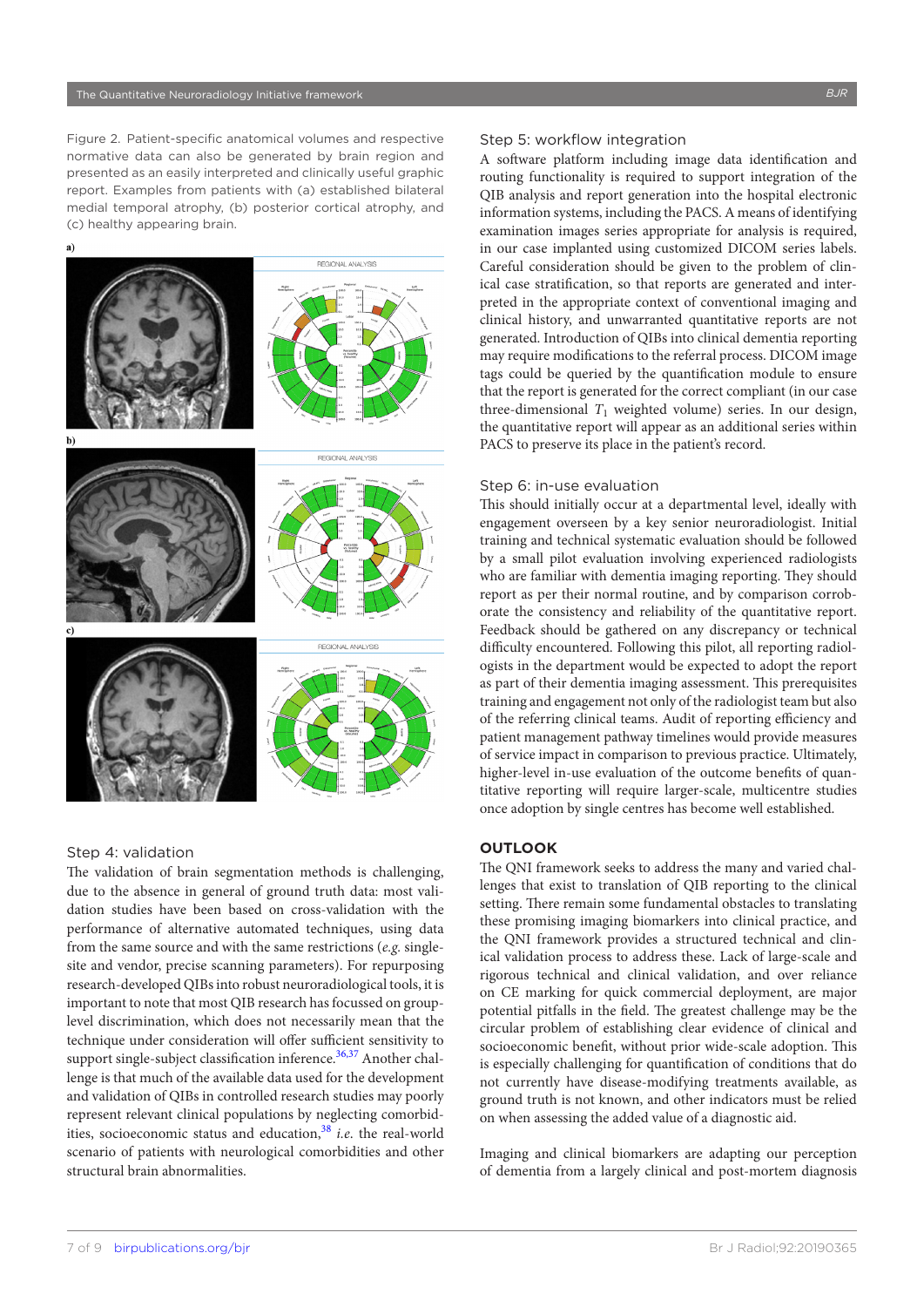of exclusion to a more systematic biological paradigm. It is important to balance the potential that these imaging biomarkers hold with the realisation that, within the dementia field, they are still in the early stages of validation. We anticipate that the QNI framework will expedite this validation and facilitate incorporation of QIBs for dementia into clinical reporting workflows, to support radiological assessment and positively impact on patient management. There is growing potential for QIBs to find application across many of the spectrum of indications within neuroradiological practice, providing objective quantification of for example tumour volumes, lesion load in multiple sclerosis, and signal hyperintensity in hippocampal sclerosis. Looking ahead, potential developments include clinical introduction of multimodal imaging QIBs, radiomic modelling and big data mining, which, when combined with other types of patient data, may allow for predictive modelling of clinical progression<sup>[39](#page-8-13)</sup> and even delivery of individualized precision healthcare across many disease areas.<sup>[40](#page-8-14)</sup> The QNI framework could provide the common basis for the clinical translation of these developing methods in a similar way to current volumetric segmentation techniques.

Expediting these promising developments will require consensus upon and adoption of a robust translational pathway, exemplified in our QNI framework. Collaborative approaches to the technical challenges of protocol harmonization, data sharing, and algorithm development will underpin these developments, and there remains the need to afford substantially higher priority to thorough pre- and in-use clinical evaluation of quantitative techniques in the hands of practising neuroradiologists.

## **Acknowledgements**

The QNI project is supported by funding from the National Institute for Health Research University College London Hospitals Biomedical Research Centre.

#### **References**

- <span id="page-7-0"></span>1. Sullivan DC, Obuchowski NA, Kessler LG, Raunig DL, Gatsonis C, Huang EP, et al. Metrology standards for quantitative imaging biomarkers. *Radiology* 2015; **277**: 813–25. doi: [https://doi.org/10.1148/radiol.](https://doi.org/10.1148/radiol.2015142202) [2015142202](https://doi.org/10.1148/radiol.2015142202)
- <span id="page-7-1"></span>2. Bosco P, Redolfi A, Bocchetta M, Ferrari C, Mega A, Galluzzi S, et al. The impact of automated hippocampal volumetry on diagnostic confidence in patients with suspected Alzheimer's disease: a European Alzheimer's disease Consortium study. *Alzheimers Dement* 2017; **13**: 1013–23. doi: <https://doi.org/10.1016/j.jalz.2017.01.019>
- <span id="page-7-4"></span>3. REGULATION (EU) 2017/745 OF THE EUROPEAN PARLIAMENT AND OF THE COUNCIL of 5 April 2017 on medicalDevices, amending Directive 2001/83/EC, regulation (EC) NO 178/2002 and regulation (EC) NO 1223/2009 and repealing Council directives 90/385/EEC and 93/42/EEC. *Off J Eur Union* **2017**: 60.
- 4. Pesapane F, Volonté C, Codari M, Sardanelli F. Artificial intelligence as a medical device in radiology: ethical and regulatory issues in Europe and the United States. *Insights Imaging* 2018; **9**: 745–53. doi: [https://doi.org/](https://doi.org/10.1007/s13244-018-0645-y) [10.1007/s13244-018-0645-y](https://doi.org/10.1007/s13244-018-0645-y)
- <span id="page-7-2"></span>5. Clarke LP, Sriram RD, Schilling LB. Imaging as a biomarker: standards for change measurements in therapy workshop summary. *Acad Radiol* 2008; **15**: 501–30.
- <span id="page-7-3"></span>6. Vernooij MW, Pizzini FB, Schmidt R, Smits M, Yousry TA, Bargallo N, et al. Dementia imaging in clinical practice: a European-wide survey of 193 centres and conclusions by the ESNR Working group. *Neuroradiology* 2019;

**61**: 633–42. doi: [https://doi.org/10.1007/](https://doi.org/10.1007/s00234-019-02188-y) [s00234-019-02188-y](https://doi.org/10.1007/s00234-019-02188-y)

- <span id="page-7-5"></span>7. Vernooij MW, Jasperse B, Steketee R, Koek M, Vrooman H, Ikram MA, et al. Automatic normative quantification of brain tissue volume to support the diagnosis of dementia: a clinical evaluation of diagnostic accuracy. *Neuroimage Clin* 2018; **20**(July): 374–9. doi: <https://doi.org/10.1016/j.nicl.2018.08.004>
- 8. Klöppel S, Yang S, Kellner E, Reisert M, Heimbach B, Urbach H, et al. Voxelwise deviations from healthy aging for the detection of region-specific atrophy. *Neuroimage Clin* 2018; **20**: 851–60. doi: <https://doi.org/10.1016/j.nicl.2018.09.013>
- <span id="page-7-6"></span>9. Winblad B, Amouyel P, Andrieu S, Ballard C, Brayne C, Brodaty H, et al. Defeating Alzheimer's disease and other dementias: a priority for European science and society. *Lancet Neurol* 2016; **15**: 455–532. doi: [https://](https://doi.org/10.1016/S1474-4422(16)00062-4) [doi.org/10.1016/S1474-4422\(16\)00062-4](https://doi.org/10.1016/S1474-4422(16)00062-4)
- <span id="page-7-7"></span>10. Cunningham EL, McGuinness B, Herron B, Passmore AP, Dementia PAP. Dementia.. *Ulster Med J* 2015; **84**: 79–87.
- <span id="page-7-8"></span>11. Braak H, Braak E. Staging of Alzheimer's disease-related neurofibrillary changes. *Neurobiol Aging* 1995; **16**: 271–8discussion 278-84. doi: [https://doi.org/10.1016/0197-](https://doi.org/10.1016/0197-4580(95)00021-6) [4580\(95\)00021-6](https://doi.org/10.1016/0197-4580(95)00021-6)
- <span id="page-7-9"></span>12. Risacher SL, Saykin AJ. Neuroimaging biomarkers of neurodegenerative diseases and dementia. *Semin Neurol* 2013; **33**: 386–416. doi: [https://doi.org/10.1055/s-0033-](https://doi.org/10.1055/s-0033-1359312) [1359312](https://doi.org/10.1055/s-0033-1359312)
- 13. Harper L, Barkhof F, Scheltens P, Schott JM, Fox NC. An algorithmic approach to structural imaging in dementia. *Journal of Neurology, Neurosurgery & Psychiatry* 2014;

**85**: 692–8. doi: [https://doi.org/10.1136/jnnp-](https://doi.org/10.1136/jnnp-2013-306285)[2013-306285](https://doi.org/10.1136/jnnp-2013-306285)

- <span id="page-7-10"></span>14. Wattjes MP. Structural MRI. *Int Psychogeriatr* 2011; **23 Suppl 2**(S2): S13–S24Sep 15. doi: <https://doi.org/10.1017/S1041610211000913>
- <span id="page-7-11"></span>15. Staffaroni AM, Elahi FM, McDermott D, Marton K, Karageorgiou E, Sacco S, et al. Neuroimaging in dementia. *Semin Neurol* 2017; **37**: 510–37. doi: [https://doi.org/10.](https://doi.org/10.1055/s-0037-1608808) [1055/s-0037-1608808](https://doi.org/10.1055/s-0037-1608808)
- <span id="page-7-12"></span>16. McEvoy LK, Brewer JB. Quantitative structural MRI for early detection of Alzheimer's disease. *Expert Rev Neurother* 2010; **10**: 1675–88. doi: [https://doi.org/10.](https://doi.org/10.1586/ern.10.162) [1586/ern.10.162](https://doi.org/10.1586/ern.10.162)
- 17. Salvatore C, Cerasa A, Castiglioni I. Mri characterizes the progressive course of AD and predicts conversion to Alzheimer's dementia 24 months before probable diagnosis. *Front Aging Neurosci* 2018; **10**: 135. doi: [https://doi.org/10.3389/fnagi.2018.](https://doi.org/10.3389/fnagi.2018.00135) [00135](https://doi.org/10.3389/fnagi.2018.00135)
- <span id="page-7-13"></span>18. Caroli A, Frisoni GB. Quantitative evaluation of Alzheimer's disease. *Expert Rev Med Devices* 2009; **6**: 569–88. doi: [https://doi.org/](https://doi.org/10.1586/erd.09.35) [10.1586/erd.09.35](https://doi.org/10.1586/erd.09.35)
- <span id="page-7-14"></span>19. Harper L, Fumagalli GG, Barkhof F, Scheltens P, O'Brien JT, Bouwman F, et al. Mri visual rating scales in the diagnosis of dementia: evaluation in 184 post-mortem confirmed cases. *Brain* 2016; **139**(Pt 4): 1211–25. doi: [https://doi.org/10.1093/brain/](https://doi.org/10.1093/brain/aww005) [aww005](https://doi.org/10.1093/brain/aww005)
- <span id="page-7-15"></span>20. Risacher SL, Saykin AJ, West JD, Shen L, Firpi HA, McDonald BC, et al. Baseline MRI predictors of conversion from MCI to probable AD in the ADNI cohort. *Curr*